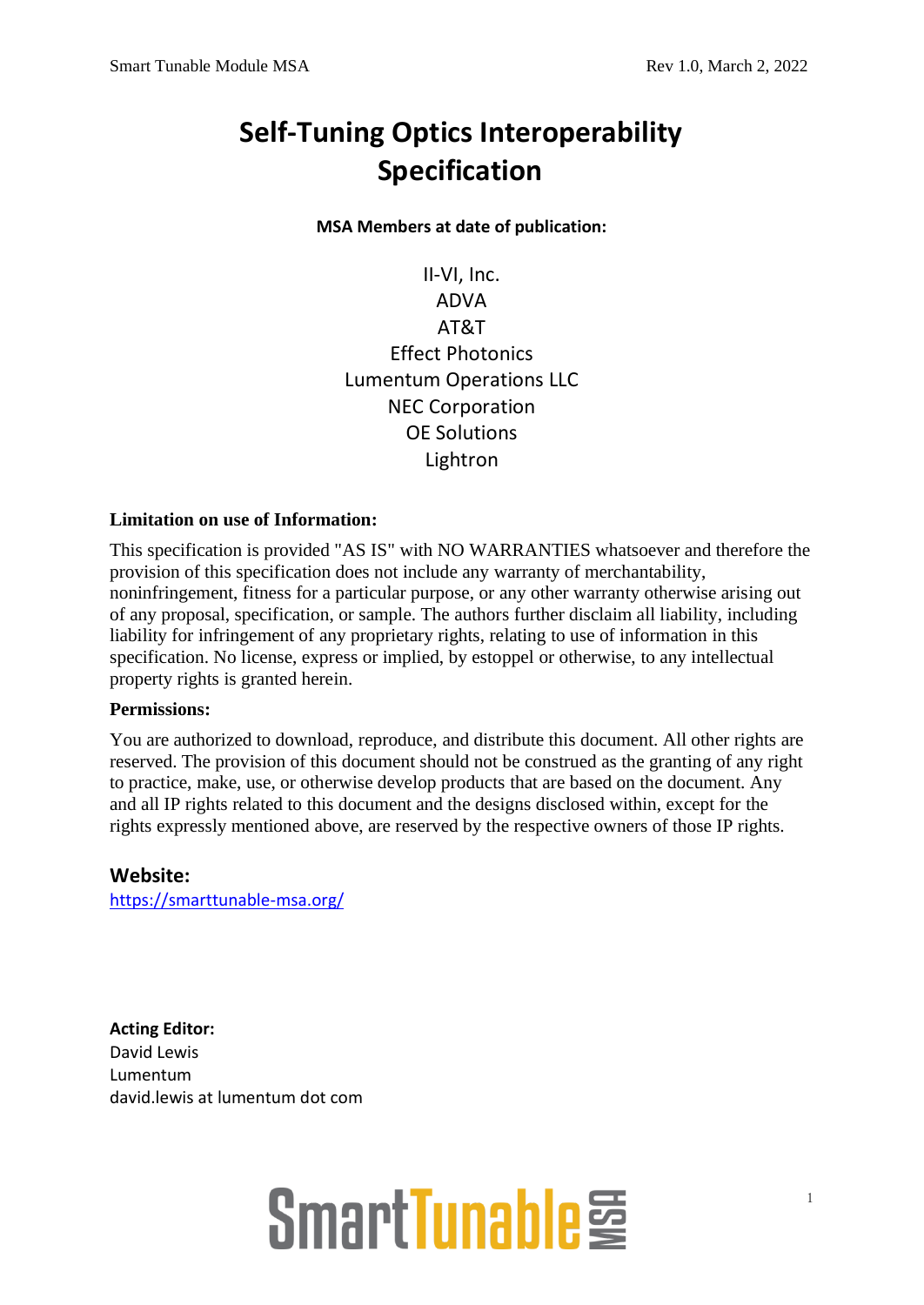| <b>Revision History</b> |               |                      |  |  |  |  |  |
|-------------------------|---------------|----------------------|--|--|--|--|--|
| <b>Revision</b>         | Date:         | <b>Notes</b>         |  |  |  |  |  |
| 1.0                     | March 2, 2022 | First public release |  |  |  |  |  |

### **Self-Tuning Optics Interoperability Specification**

### SmartTunable<sup>臺</sup>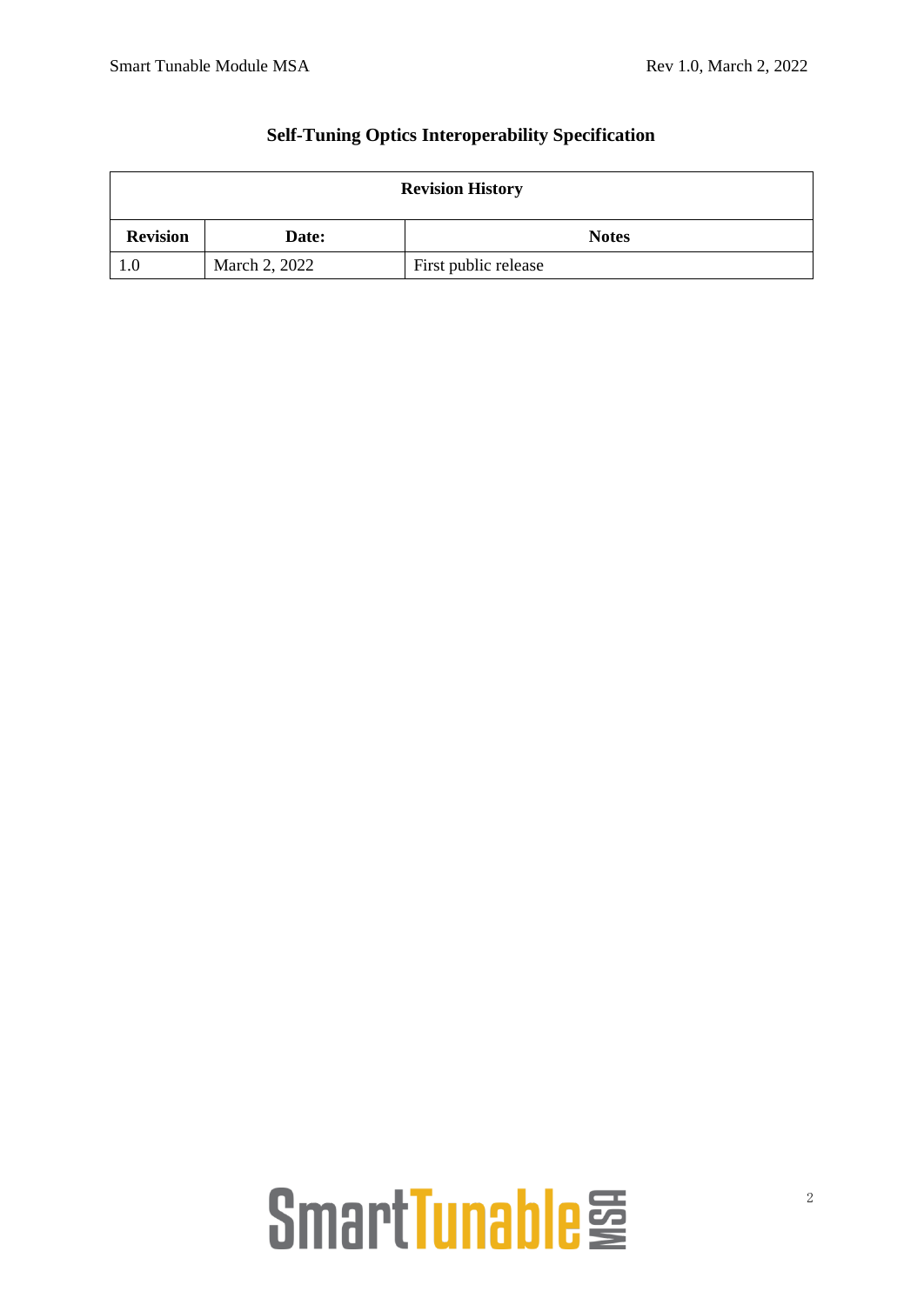### **Self-Tuning Optics Interoperability**

| $\mathbf{1}$   |  |
|----------------|--|
| $\overline{2}$ |  |
| 3              |  |
| 4              |  |
| 4.1            |  |
| 4.2            |  |
| 5              |  |
| 6              |  |
| 6.1            |  |
| 6.2            |  |
| 6.3            |  |
| 7              |  |
| 7.1            |  |
| 7.1.1          |  |
| 7.1.2          |  |
| 7.1.3          |  |
| 7.2            |  |
| 8              |  |
| 9              |  |
| 10             |  |
| 11             |  |

# SmartTunable<sup>臺</sup>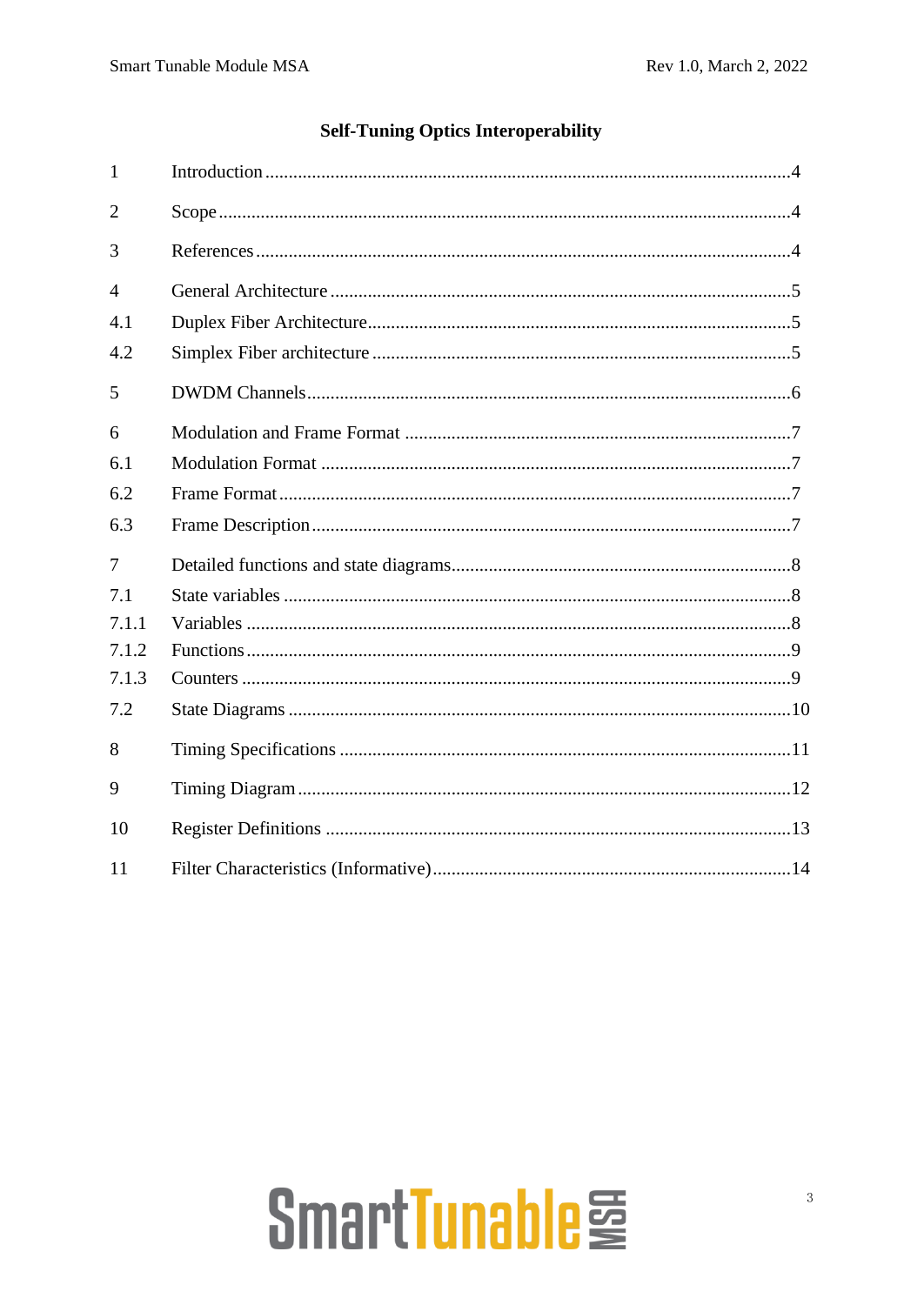### **Self-Tuning Specification**

### **1 Introduction**

With the deployment of C-band tunable transceivers, a passive dense wavelength division multiplexed system (DWDM) can be realized with passive filters, and transceivers running algorithms between them, for allowing connection startup independent of host control. This document outlines a technique for allowing interoperable connections of transceivers in such systems.

### **2 Scope**

This document defines requirements for interoperability of passive filter based unamplified DWDM topologies using tunable optical transceivers over the full C-Band wavelength range. The document covers 10 Gb/s direct detect tunable transceivers at a frequency specified in the Recommendation ITU-T G.694.1 ITU-T standard.

Future revisions may include operation at 25 Gb/s.

The main purpose of the **Self Tuning Optics** specification is to:

- Specify the operational frequency range of the transceiver
- Specify the connection behavior
- Specify the packet information
- Specify timing and state machines
- Specify specific traps in the embedded transceiver firmware
- Specify registers for host command control and monitoring

### **3 References**

- ITU-T G.694.1 ITU-T: Spectral grids for WDM applications: DWDM frequency grid
- SFF-8472 Management Interface for SFP+
- SFF-8690 Tunable SFP+ Memory Map for ITU Frequencies

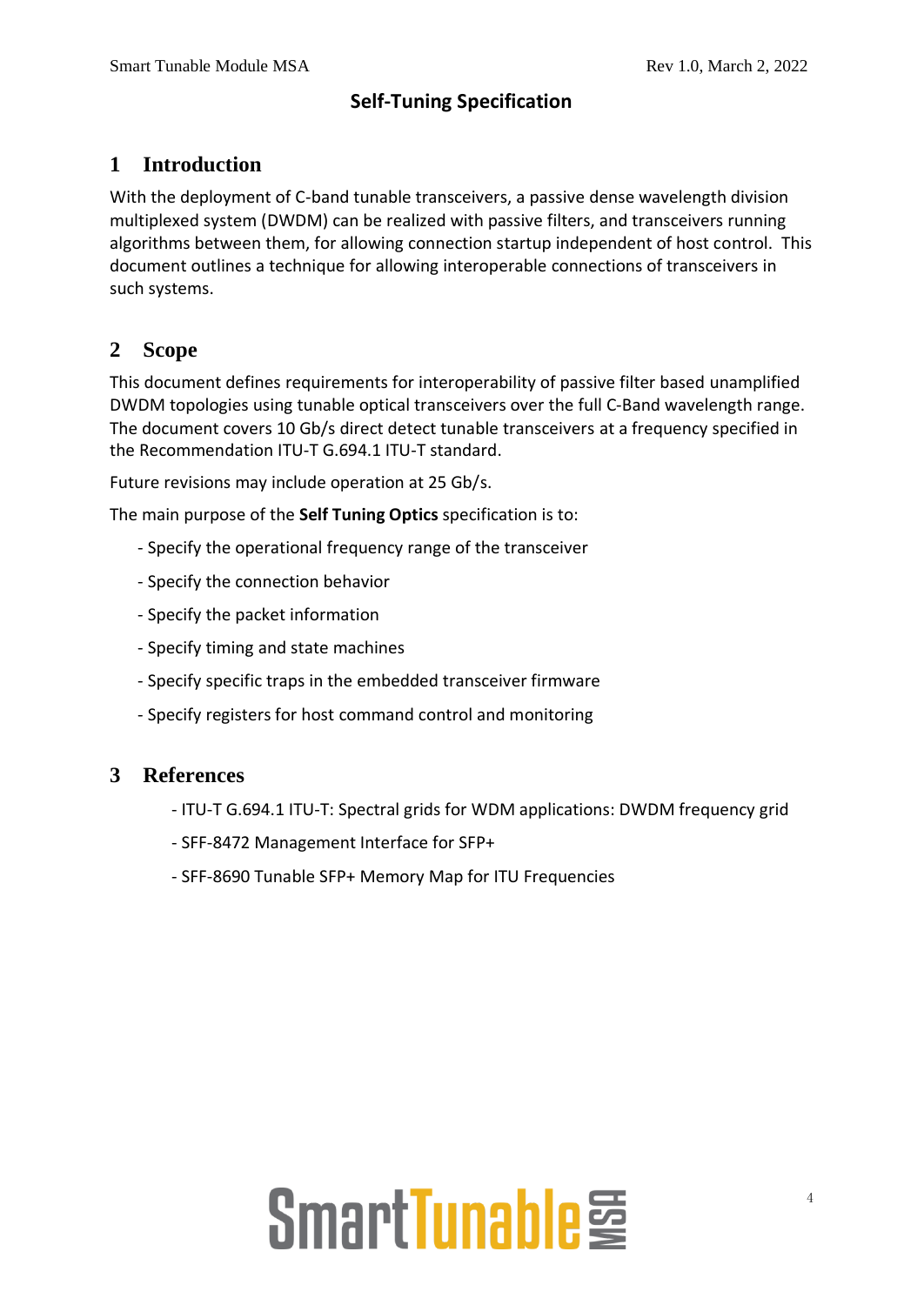### **4 General Architecture**

### **4.1 Duplex Fiber Architecture**

The architecture consists of an optical transceiver connected to an optical multiplexer for aggregating transmitters into one single mode fiber, an optical cable plant span, and demultiplexer for disaggregating the transmitter signals to separate receivers. For the connection in the other direction, a second optical transceiver is connected to an optical multiplexer for aggregating transmitters into a second single mode fiber, and a demultiplexer for disaggregating the transmitter signals to a separate receiver.

The basic architecture for duplex fiber is shown in [Figure 4-1](#page-4-0).



**FIGURE 4-1 GENERAL DWDM DUPLEX FIBER ARCHITECTURE**

### <span id="page-4-0"></span>**4.2 Simplex Fiber architecture**

The architecture consists of an optical transceiver connected to an optical multiplexer/demultiplexer for aggregating a transmitter and receiver to a single mode fiber, a cable plant and a second multiplexer/demultiplexer for disaggregating the receiver and transmitter of the second transceiver. The resulting bidirectional communication on a single fiber requires specific channel plan rules to be implemented.

The basic architecture for simplex fiber is shown in [Figure 4-2](#page-5-0).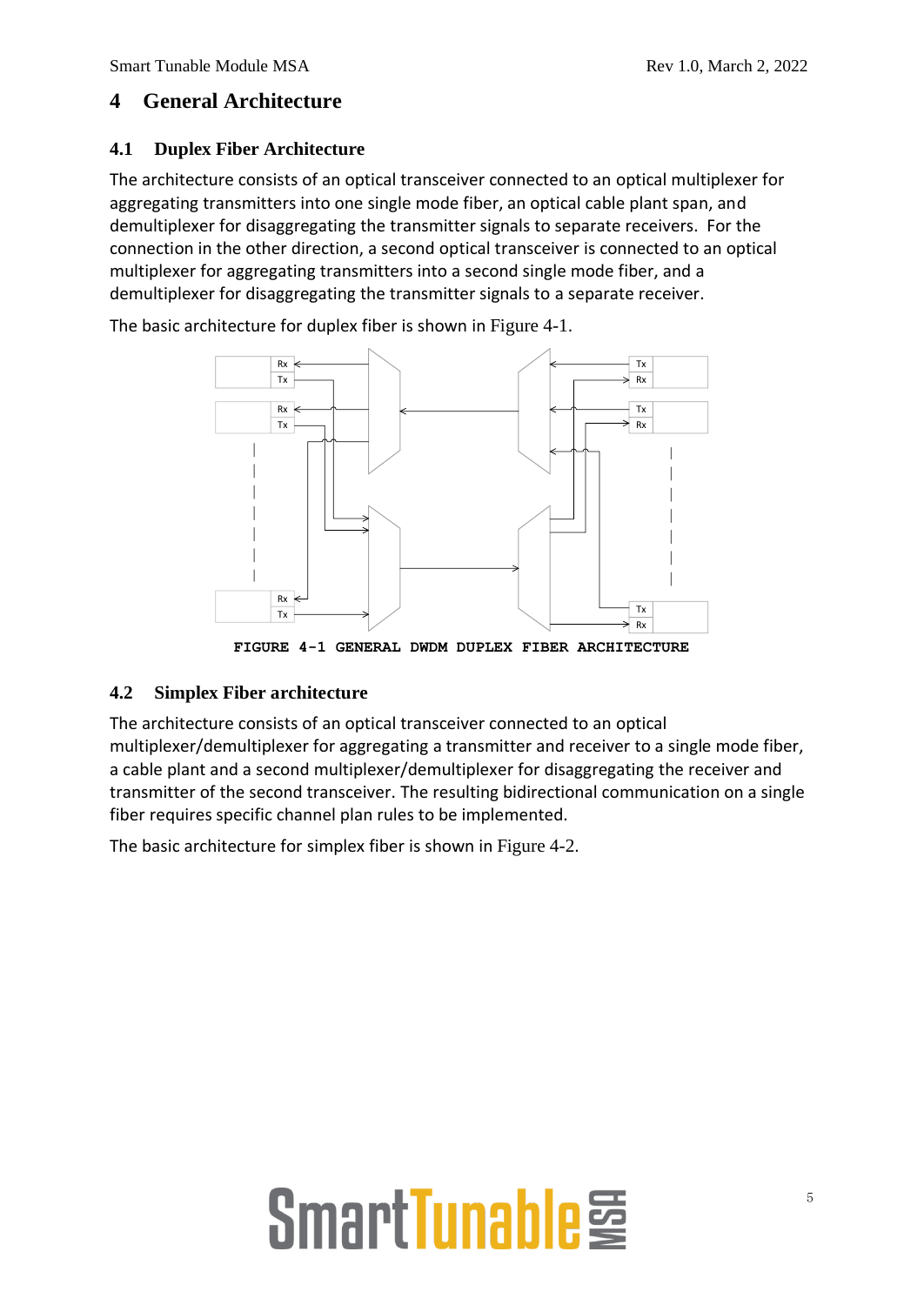

**FIGURE 4-2 GENERAL DWDM SIMPLEX FIBER ARCHITECTURE**

### <span id="page-5-0"></span>**5 DWDM Channels**

To support multi-vendor interoperability, modules compliant to this specification shall at a minimum, provide the 40 channels on 100 GHz spacing listed in [Table 1](#page-5-1). Detailed channel plans may be defined by network operators and may include a greater number than in [Table 1](#page-5-1). In those cases, modules at both ends of the link must comply with the customer specific channel plan. For 100 GHz spaced grids, an example set of filter characteristics for Mux & Demux is provided in subclause [11.](#page-13-0)

In the case of 10 Gb/s transceivers, the same self-tuning procedure specified in this document could be used for a 50 GHz spaced grid if there are suitable channel filters. The definition of such filters is not in the scope of this specification.

<span id="page-5-1"></span>

| <b>ITU Channel</b> | <b>Frequency</b> | <b>Wavelength</b> | <b>ITU Channel</b> | <b>Frequency</b> | Wavelength |
|--------------------|------------------|-------------------|--------------------|------------------|------------|
| (#)                | (GHz)            | (nm)              | (#)                | (GHz)            | (nm)       |
| 21                 | 192100           | 1560.61           | 41                 | 194100           | 1544.53    |
| 22                 | 192200           | 1559.79           | 42                 | 194200           | 1543.73    |
| 23                 | 192300           | 1558.98           | 43                 | 194300           | 1542.94    |
| 24                 | 192400           | 1558.17           | 44                 | 194400           | 1542.14    |
| 25                 | 192500           | 1557.36           | 45                 | 194500           | 1541.35    |
| 26                 | 192600           | 1556.56           | 46                 | 194600           | 1540.56    |
| 27                 | 192700           | 1555.75           | 47                 | 194700           | 1539.77    |
| 28                 | 192800           | 1554.94           | 48                 | 194800           | 1538.98    |
| 29                 | 192900           | 1554.13           | 49                 | 194900           | 1538.19    |
| 30                 | 193000           | 1553.33           | 50                 | 195000           | 1537.4     |
| 31                 | 193100           | 1552.52           | 51                 | 195100           | 1536.61    |
| 32                 | 193200           | 1551.72           | 52                 | 195200           | 1535.82    |
| 33                 | 193300           | 1550.92           | 53                 | 195300           | 1535.04    |
| 34                 | 193400           | 1550.12           | 54                 | 195400           | 1534.25    |
| 35                 | 193500           | 1549.32           | 55                 | 195500           | 1533.47    |
| 36                 | 193600           | 1548.52           | 56                 | 195600           | 1532.68    |
| 37                 | 193700           | 1547.72           | 57                 | 195700           | 1531.9     |
| 38                 | 193800           | 1546.92           | 58                 | 195800           | 1531.12    |
| 39                 | 193900           | 1546.12           | 59                 | 195900           | 1530.33    |
| 40                 | 194000           | 1545.32           | 60                 | 196000           | 1529.55    |

|  | TABLE 1 MINIMUM CHANNEL PLAN FOR STM MSA MODULES |  |  |  |
|--|--------------------------------------------------|--|--|--|
|  |                                                  |  |  |  |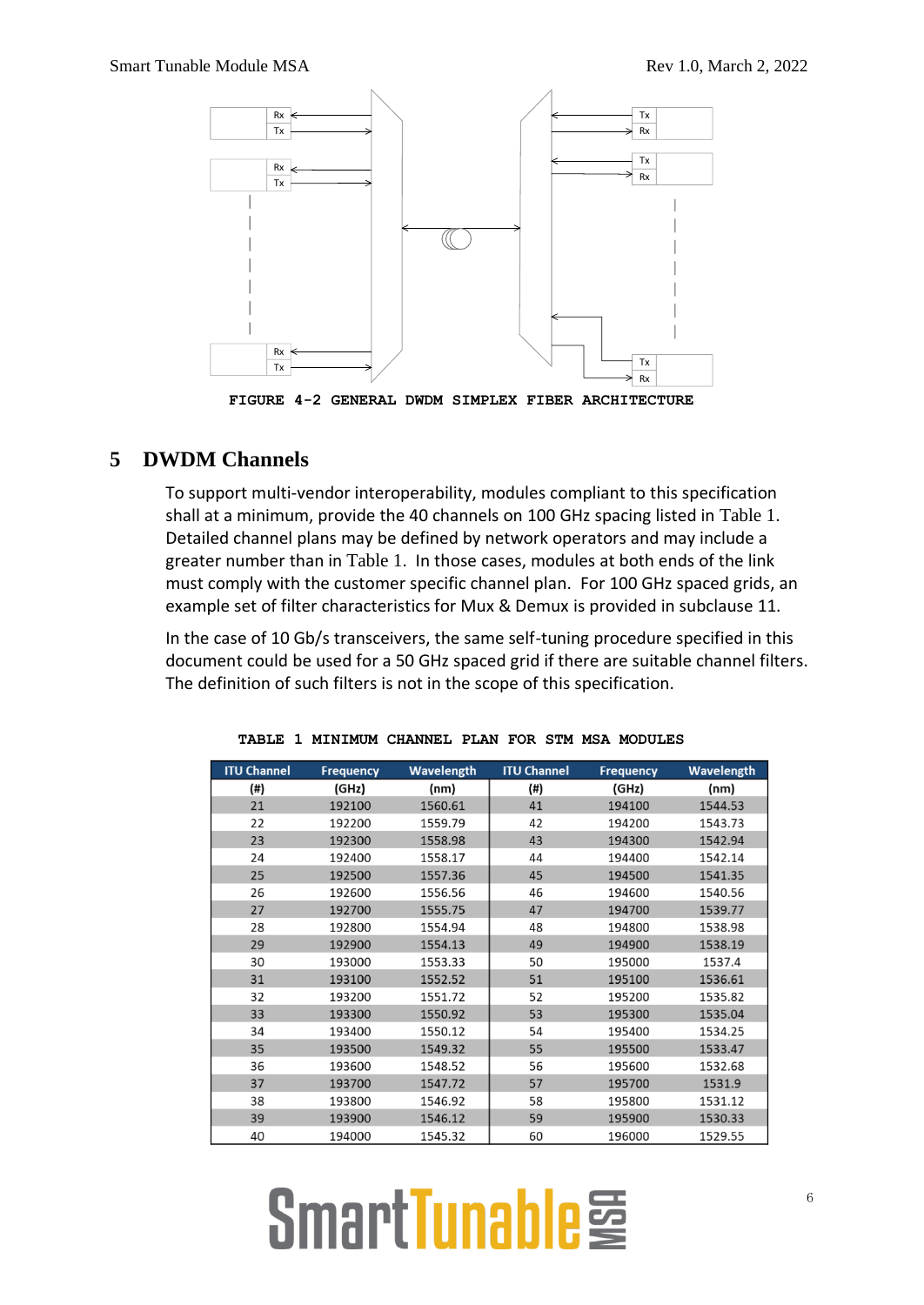### **6 Modulation and Frame Format**

### **6.1 Modulation Format**

The message exchange is based on turning on/off the laser power at a low frequency of 62.5 baud (31.25 b/s) Manchester coded rate. Detection at the receive side is based on detecting the presence or absence of light (Loss-of-signal indicator, LOS). The LOS specification is covered in [Table 8–1](#page-10-0). The physical coding is Manchester as specified in Clause 7.3.1 of the IEEE 802.3 Ethernet standard.

### **6.2 Frame Format**

The frame format is shown in [Figure 6-1](#page-6-0), and includes the following fields:

SOF: Start of Frame MC: My Channel YC: Your Channel EOF: End of Frame

The transmission format is a Manchester encoded 16-bit frame structure. The values for each field are listed in [Table 6–1](#page-6-1).



**FIGURE 6-1 FRAME FORMAT**

### <span id="page-6-1"></span><span id="page-6-0"></span>**6.3 Frame Description**

| N <sub>0</sub> | Field                          | <b>Bits</b> | Value(s)                        | <b>Description</b>                                                                                                                                                                                            |
|----------------|--------------------------------|-------------|---------------------------------|---------------------------------------------------------------------------------------------------------------------------------------------------------------------------------------------------------------|
| 1              | <b>Start of Frame</b><br>(SOF) |             | "1"                             | Start of frame bit                                                                                                                                                                                            |
| $\overline{2}$ | My Channel (MC)                | 7           | 7-bit unsigned<br>integer value | 7-bit local reference value representing<br>current transmitted channel. Transmitted<br>MSB to LSB $[Tx_mcc<6>$ to $Tx_mcc<0>$ .                                                                              |
| 3              | Your Channel (YC)              | 7           | 7-bit unsigned<br>integer value | 7-bit reference value contained in the<br>receive message from the other end of the<br>link. Transmitted MSB to LSB [Tx_yc<6><br>to $Tx_yc<0>$ ].                                                             |
| 4              | End of Frame<br>(EOF)          |             | "በ"                             | End of frame bit                                                                                                                                                                                              |
| 5              | Optional hold high             |             | "1"                             | At the end of the frame, the transmitter<br>may optionally set the transmitter high for<br>a minimum time specified in Table 8-1.<br>Receivers shall accept this optional "high<br>period" and may ignore it. |

**TABLE 6–1 FRAME DESCRIPTION**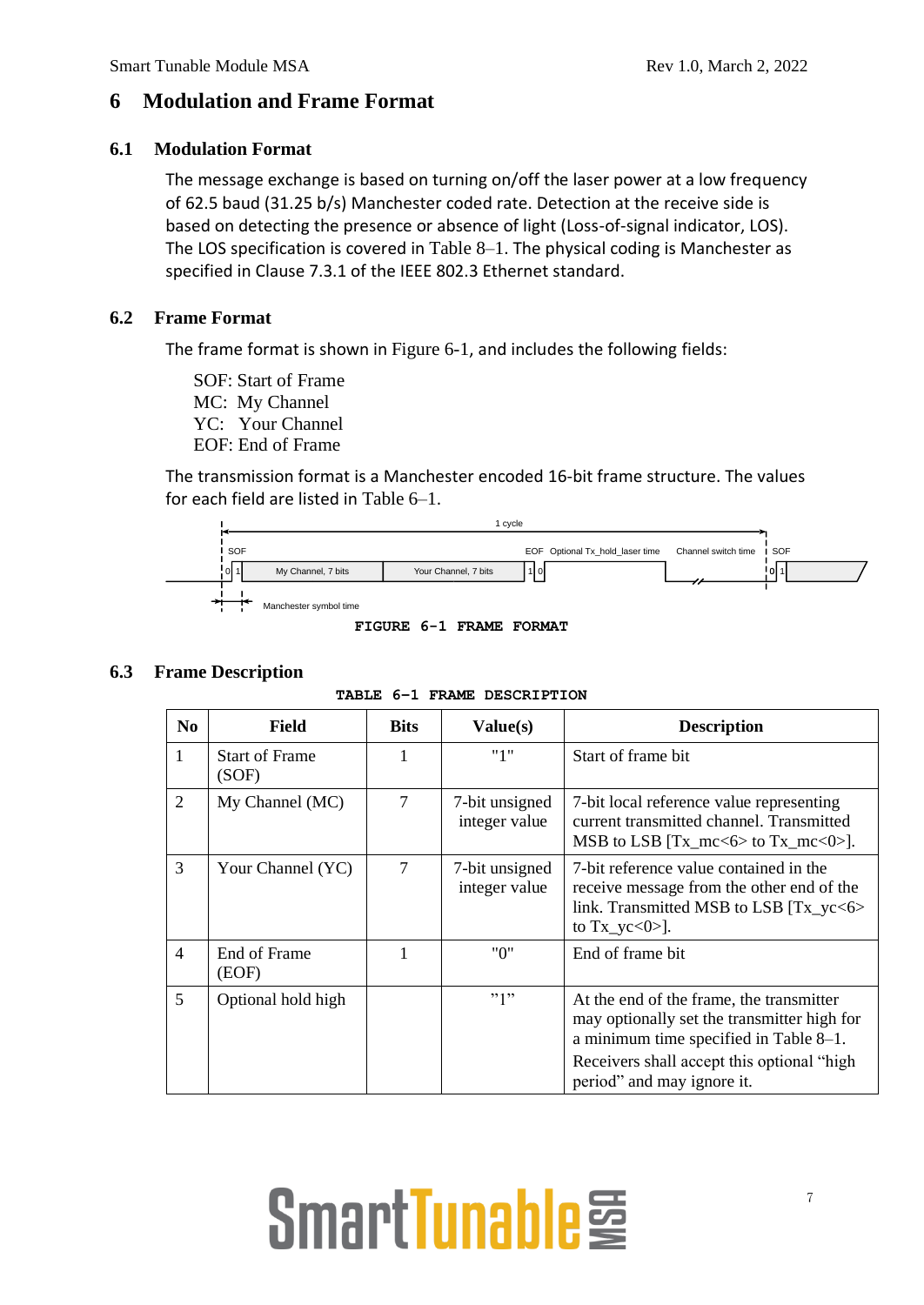### **7 Detailed functions and state diagrams**

This section is composed of state diagrams, including the definitions of variables, functions and counters. Should there be a discrepancy between a state diagram and descriptive text, the state diagram prevails.

The transmitter state machine and receiver state machine run independently and are implemented on both the near and far end transceivers. The Rx\_LOS signal may be used for detection of light through the filters, and for the measurement of specific states at the receiver from the transmitter connected at the other end of the link.

### **7.1 State variables**

### **7.1.1 Variables**

| Variable name            | <b>Description</b>                                                                                                                                                                   |
|--------------------------|--------------------------------------------------------------------------------------------------------------------------------------------------------------------------------------|
| Pwr_class_1              | Boolean variable indicating that the module has level 1<br>maximum power dissipation $(1.0 \text{ W max})$ . This may be<br>mapped to the SFF-8472 memory at A2h, byte 118, bit 1.   |
| Hi_pwr_mode              | Boolean variable that indicates the module has been<br>enabled to operate at a power level higher than level 1.<br>This may be mapped to SFF-8472 memory at A2h, byte<br>118, bit 0. |
| $Tx_{\text{mc}} < 6:0 >$ | 7-bit binary value corresponding to "my channel" for the<br>transmitter.                                                                                                             |
| $Tx_yc < 6:0>$           | 7-bit binary value corresponding to "your channel" for the<br>transmitter.                                                                                                           |
| $Rx_mc < 6:0>$           | 7-bit binary value corresponding to "my channel" for the<br>receiver.                                                                                                                |
| $Rx_yc < 6:0>$           | 7-bit binary value corresponding to "your channel" for the<br>receiver.                                                                                                              |
| $Tx_{mc}$ $max$          | 7-bit binary value equal to the maximum number of<br>channels supported by the transmitter.                                                                                          |
| $Rx\_{los}$              | Boolean variable that indicates the optical signal at the<br>receiver input is below the threshold defined for "loss of<br>signal" for the module.                                   |
| Timeout_t1               | Boolean variable indicating that the t1_count has reached<br>its limit value.                                                                                                        |
| Timeout_t2               | Boolean variable indicating that the t2_count has reached<br>its limit value.                                                                                                        |
| Timeout t3               | Boolean variable indicating that the t3_count has reached<br>its limit value.                                                                                                        |
| <b>UCT</b>               | Unconditional transition.                                                                                                                                                            |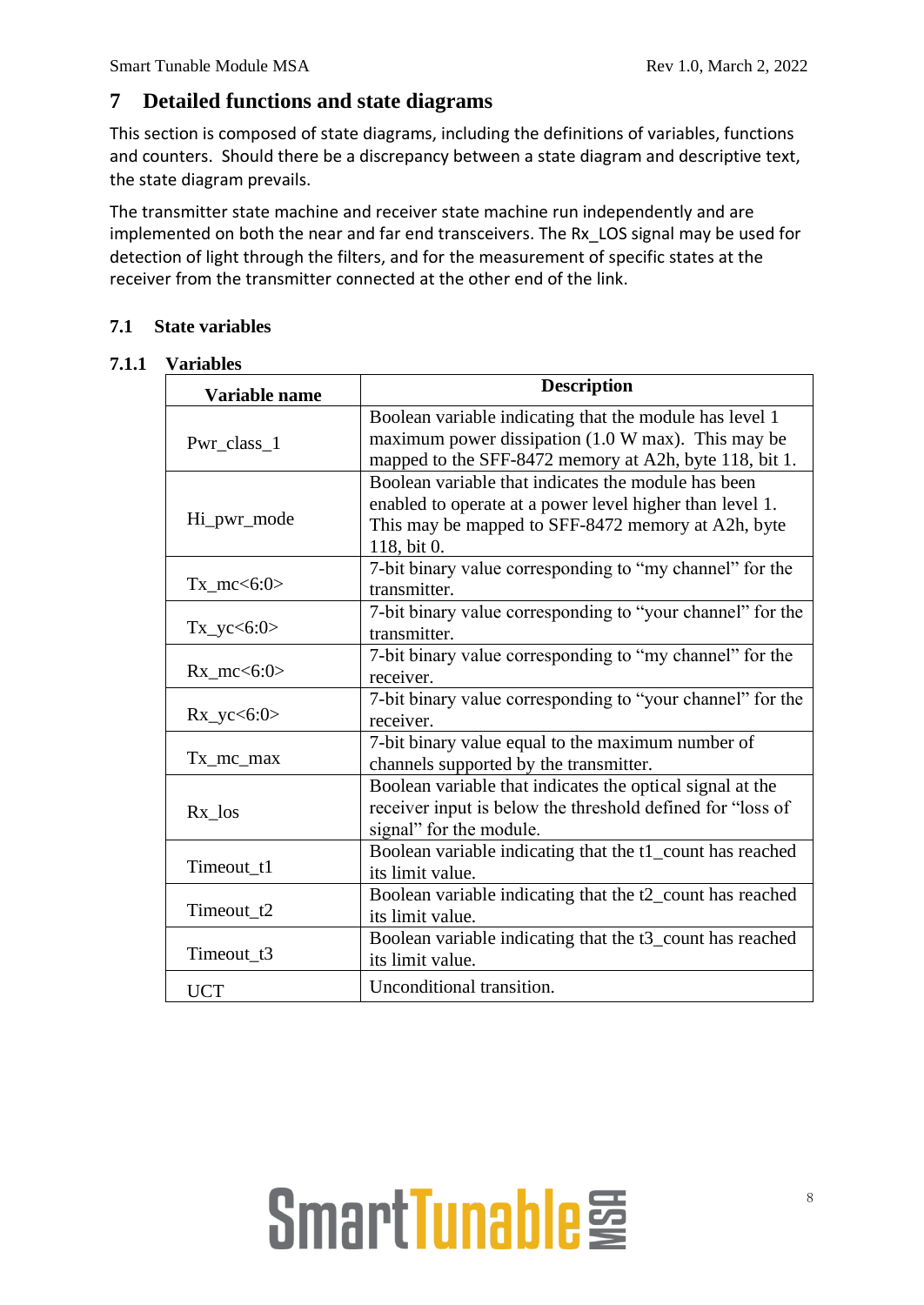### **7.1.2 Functions**

| <b>Function name</b>  | <b>Description</b>                                        |  |  |  |
|-----------------------|-----------------------------------------------------------|--|--|--|
|                       | This function tunes the laser to the center frequency     |  |  |  |
| Tune $(tx_mc)$        | corresponding to the value of Tx_mc.                      |  |  |  |
|                       | This function sends a Manchester encoded frame in the     |  |  |  |
| Send $(tx_mc, tx_yc)$ | format of Figure 6-1, including SOF, Tx_mc, Tx_yc,        |  |  |  |
|                       | and EOF.                                                  |  |  |  |
|                       | This function holds the Tx output high after transmitting |  |  |  |
|                       | a frame. As the hold value is optional for transmitters,  |  |  |  |
| Tx hold lsr           | the time of the hold can be either zero or a value within |  |  |  |
|                       | the limits given in Table $6-1$ .                         |  |  |  |
|                       | This function receives a Manchester encoded frame in      |  |  |  |
|                       | the format of Figure 6-1, and extracts the 7-bit value in |  |  |  |
| Receive $(x, y)$      | the "My channel" field as x, and the 7-bit value in the   |  |  |  |
|                       | "Your channel" field as y.                                |  |  |  |

### **7.1.3 Counters**

| <b>Counter name</b>  | <b>Description</b>                                      |
|----------------------|---------------------------------------------------------|
|                      | This counter counts the interval from when the Rx state |
|                      | machine receives a message with a non-zero value of     |
| t1 count             | Rx_mc and a zero value of Rx_yc until a message with    |
|                      | a non-zero value of Rx yc is received.                  |
|                      | This counter counts the interval from when the Rx state |
| $t2$ count           | machine first receives a message with non-zero values   |
|                      | of both Rx_mc and Rx_yc, until Rx_los is deasserted.    |
|                      | This counter counts the time that Rx los is asserted    |
| t <sub>3</sub> count | when the Rx state machine is in the RX_MISSION          |
|                      | state.                                                  |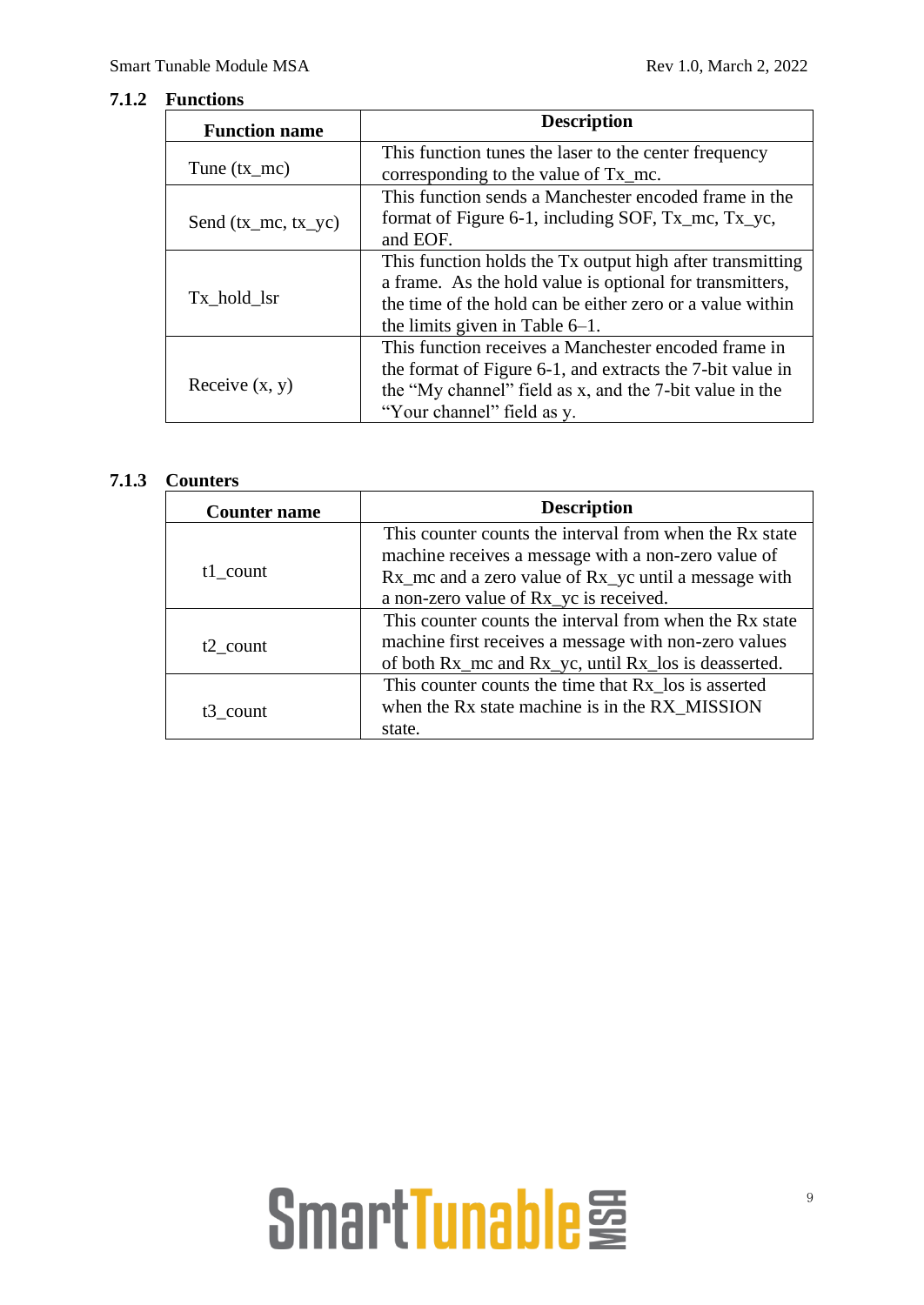### **7.2 State Diagrams**

The state diagrams in [Figure 7-1](#page-9-0) illustrate the operational state changes for the self-tuning optics.



<span id="page-9-0"></span>**FIGURE 7-1 OPERATIONAL STATE DIAGRAMS**

# SmartTunable<sup>j</sup>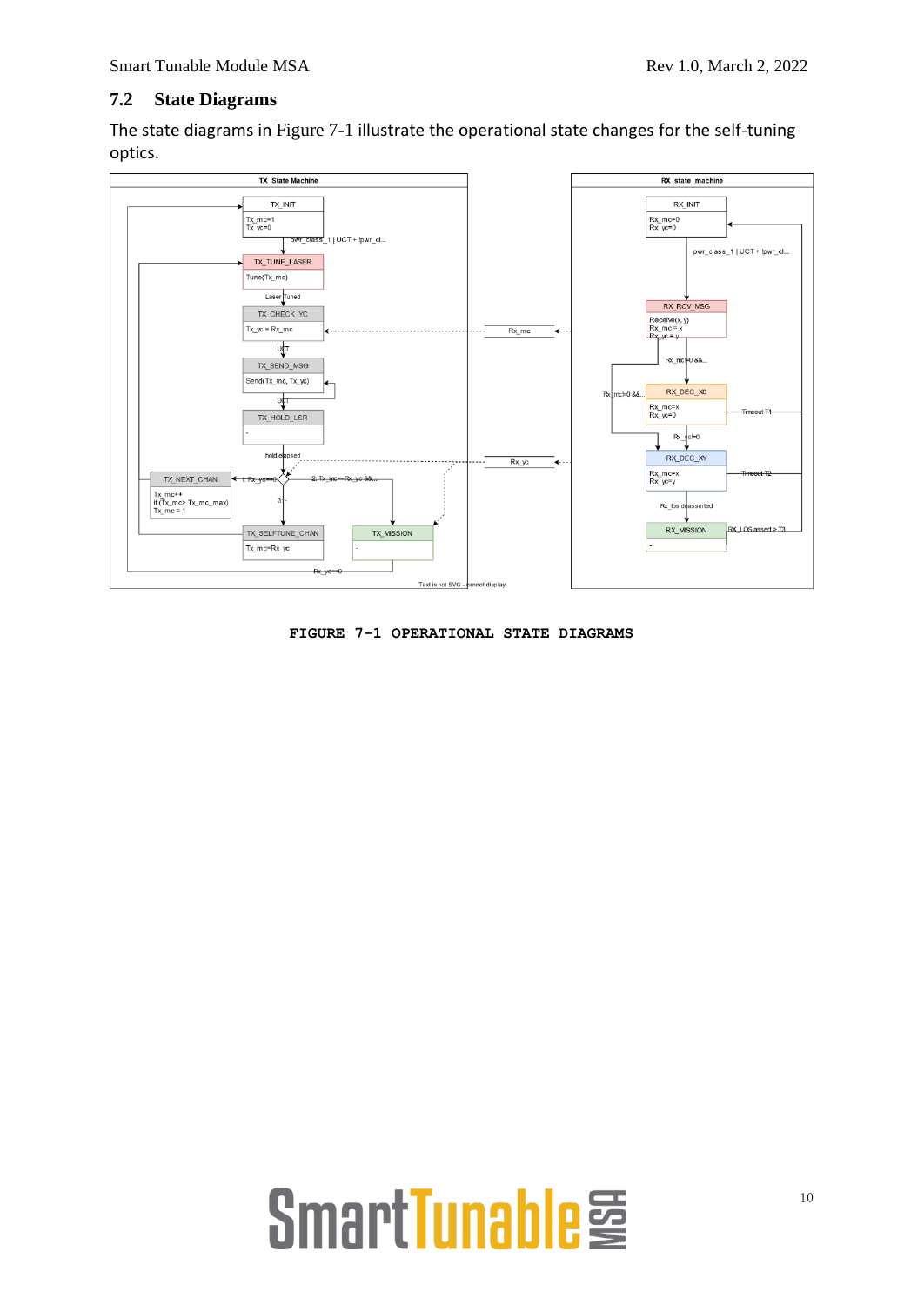### **8 Timing Specifications**

[Table 8–1](#page-10-0) outlines the timing requirements for self-tuning modules.

<span id="page-10-0"></span>

| <b>Parameter</b>            | Unit | Min  | Typ | Max  | <b>Notes</b>                                                                                                                                                                 |
|-----------------------------|------|------|-----|------|------------------------------------------------------------------------------------------------------------------------------------------------------------------------------|
| Manchester symbol time      | ms   | 30.4 | 32  | 33.6 |                                                                                                                                                                              |
| <b>Bit Extinction Ratio</b> | dB   | 20   |     |      | 10*log [(power of "1" in uW) / (power of<br>"0" in $u(W)$ ]                                                                                                                  |
| Optional Tx_hold_laser time | ms   | 96   |     | 160  | If implemented, laser output is held at a<br>"1" for a time within this range after<br>each transmitted frame.                                                               |
| Channel switch time         | ms   | 128  |     | 3200 | Time after completion of frame to<br>change laser channel and start<br>transmission of next frame                                                                            |
| T1 timeout                  | S    | 380  | 400 | 420  | Rx wait time from receiving a non-zero<br>Rx_mc with a zero Rx_yc to receiving a<br>non-zero Rx_yc. This allows for<br>transceivers with up to 100 channel<br>capability.    |
| T2 timeout                  | S    | 380  | 400 | 420  | Rx wait time from receiving non-zero<br>values for both Rx_mc and Rx_yc until<br>Rx_los is deasserted. This allows for<br>transceivers with up to 100 channel<br>capability. |
| T3 timeout                  | s    | 57   | 60  | 63   | Duration of Rx LOS asserted while in<br>the RX_MISSION state until the Rx<br>state machine resets.                                                                           |

**TABLE 8–1 TIMING SPECIFICATIONS**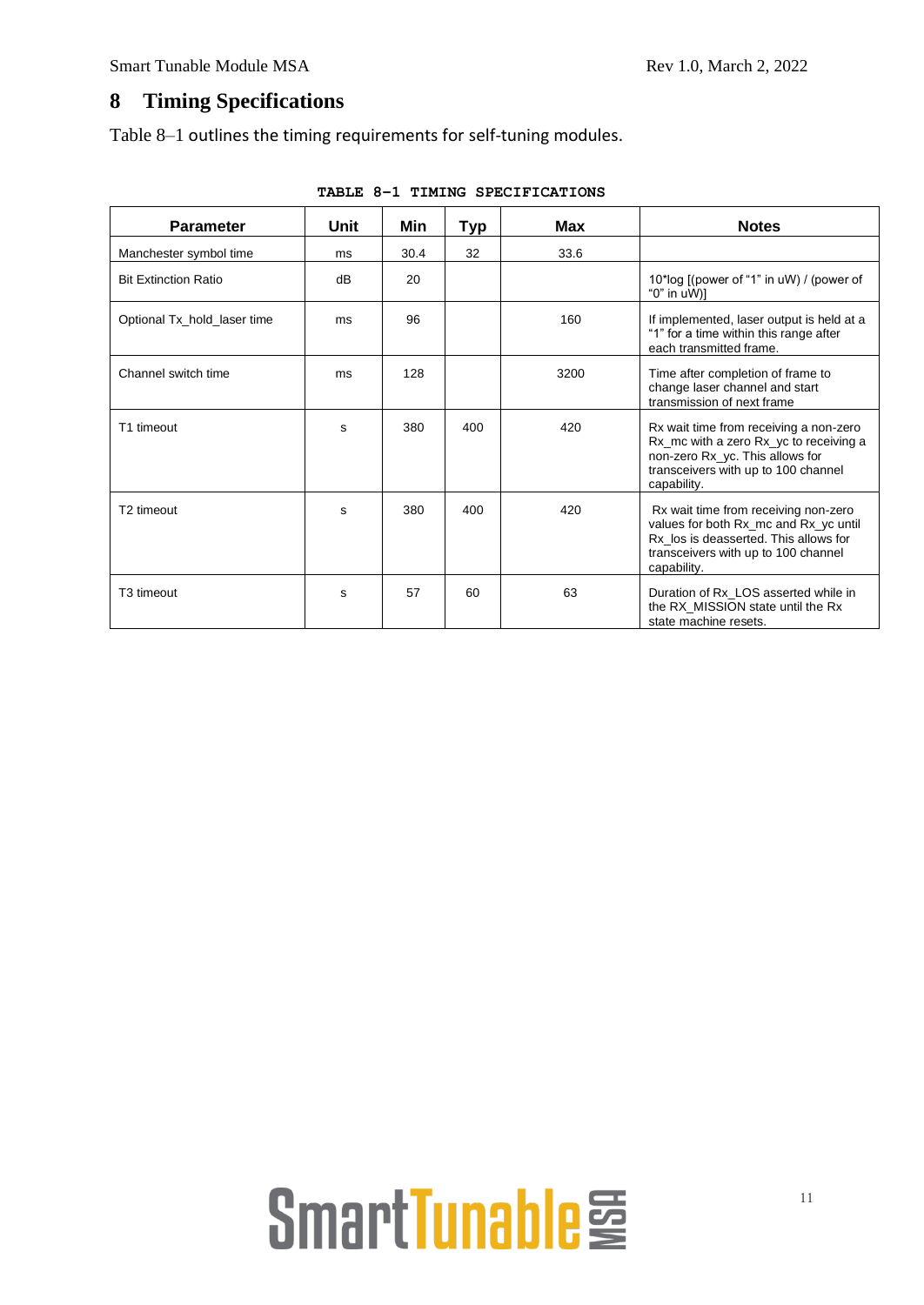### **9 Timing Diagram**

The illustrative timing diagrams in [Figure 9-1](#page-11-0) and [Figure 9-2](#page-11-1) illustrate typical connection timing. In the case of [Figure 9-2](#page-11-1), a transmitter Tx1 and a second transmitter Tx2 are both sending message frames on sequential channels. The receiver of the first transceiver Rx1 is the first to receive a message, which is on channel 6. The first transmitter Tx1 then adds a value of 6 to the "YC" field of its message frames. Then the receiver of the second transmitter Rx2 receives a message on channel 5. The message also has a value of 6 in the YC field, so Tx2 now sends messages only on channel 6. The next message has MC=6 and YC=5, which is received by Rx1 and from then normal communication commences with Tx1 to Rx2 on channel 5, and with Tx2 to Rx1 on channel 6.



**FIGURE 9-1 ILLUSTRATION OF MESSAGE AND INTER-MESSAGE TIMING**

<span id="page-11-0"></span>

<span id="page-11-1"></span>**FIGURE 9-2 ILLUSTRATION OF MESSAGING INTERACTIONS BETWEEN TWO TRANSCEIVERS**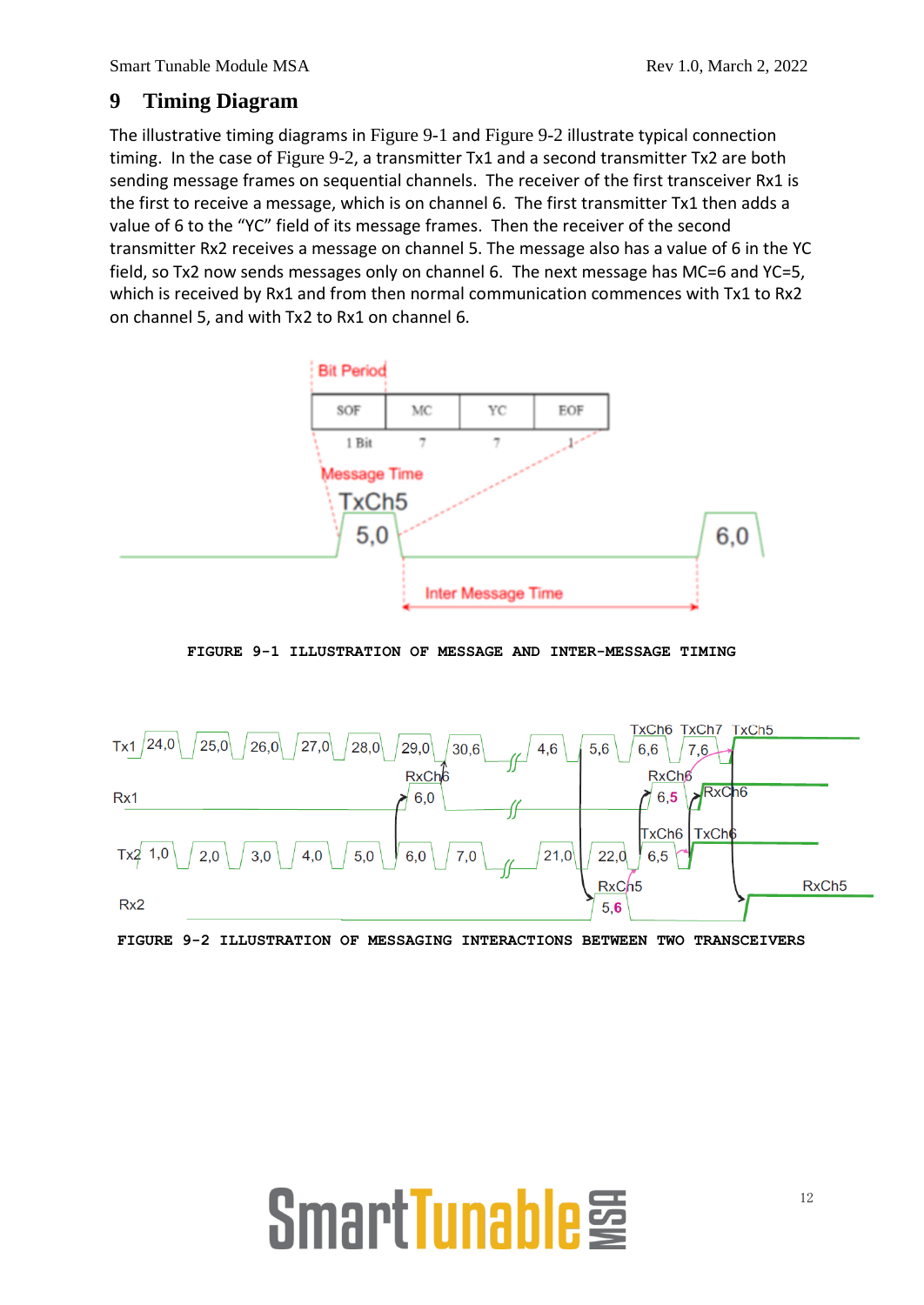### **10 Register Definitions**

The bits listed in [Table 10–1](#page-12-0) are intended to support self-tuning operation in conjunction with transceiver module firmware. The bit locations are all in Page 02h of Device Address A2h and are in locations currently reserved by SFF-8472 and SFF-8690. Transceivers supporting the self-tuning specification will set a value of 1 in byte 128 bit 3, which will indicate that the self-tuning enable control (byte 151 bit 1) and the two self-tuning status bits (byte 168, bit 7, and byte 172, bit 7) are active.

<span id="page-12-0"></span>

| <b>Device</b><br><b>Address</b> | Page            | <b>Byte</b> | <b>Bit</b>     | <b>Name</b>                | <b>Description</b>                                                                                                                                                          |
|---------------------------------|-----------------|-------------|----------------|----------------------------|-----------------------------------------------------------------------------------------------------------------------------------------------------------------------------|
| A <sub>2</sub> h                | 02 <sub>h</sub> | 128         | 3              | Self-tuning supported      | $1 =$ supported,<br>$0 = not supported.$                                                                                                                                    |
|                                 |                 | 151         | 1              | Enable self-tuning         | $1 =$ enable (default). A2h page<br>02h bytes 144-147 are read only<br>when this bit is set to a 1.<br>$0 =$ disable self-tuning. Does not<br>execute the state diagrams of |
|                                 |                 | 168         | $\overline{7}$ | Self-tuning current status | Figure 7-1.<br>$1 = \text{tuning}$ ,<br>$0 =$ locked.                                                                                                                       |
|                                 |                 | 172         | $\overline{7}$ | Self-tuning latched status | $1 = \text{tuning}$ ,<br>$0 =$ locked.                                                                                                                                      |

**TABLE 10–1 ADVERTISING, CONTROL AND STATUS BITS**